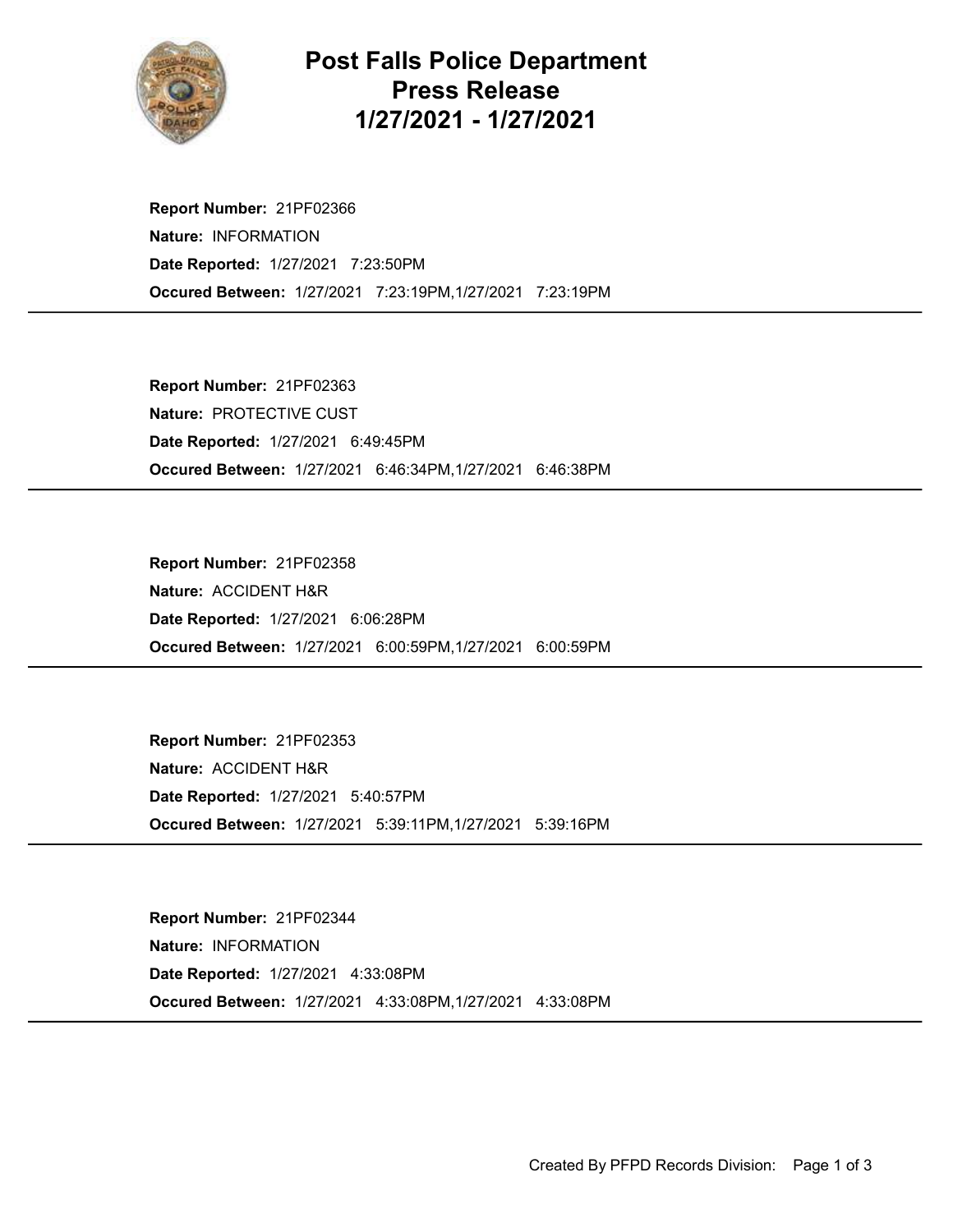Occured Between: 1/27/2021 1:07:25PM,1/27/2021 1:07:25PM Report Number: 21PF02325 Nature: CIVIL STANDBY Date Reported: 1/27/2021 1:09:57PM

Occured Between: 1/27/2021 12:11:58PM,1/27/2021 12:12:01PM Report Number: 21PF02316 Nature: ACCIDENT UNK Date Reported: 1/27/2021 12:12:38PM

Occured Between: 1/27/2021 11:41:44AM,1/27/2021 11:41:44AM Report Number: 21PF02312 Nature: ABANDONED VEHIC Date Reported: 1/27/2021 11:43:05AM

Occured Between: 1/27/2021 11:27:52AM,1/27/2021 11:27:52AM Report Number: 21PF02310 Nature: AGENCY ASSIST Date Reported: 1/27/2021 11:28:32AM

Occured Between: 1/26/2021 7:00:00PM,1/27/2021 8:00:00AM Report Number: 21PF02308 Nature: DEAD BODY Date Reported: 1/27/2021 11:18:13AM

Occured Between: 1/27/2021 11:00:19AM,1/27/2021 11:00:19AM Report Number: 21PF02305 Nature: RAPE Date Reported: 1/27/2021 11:06:32AM